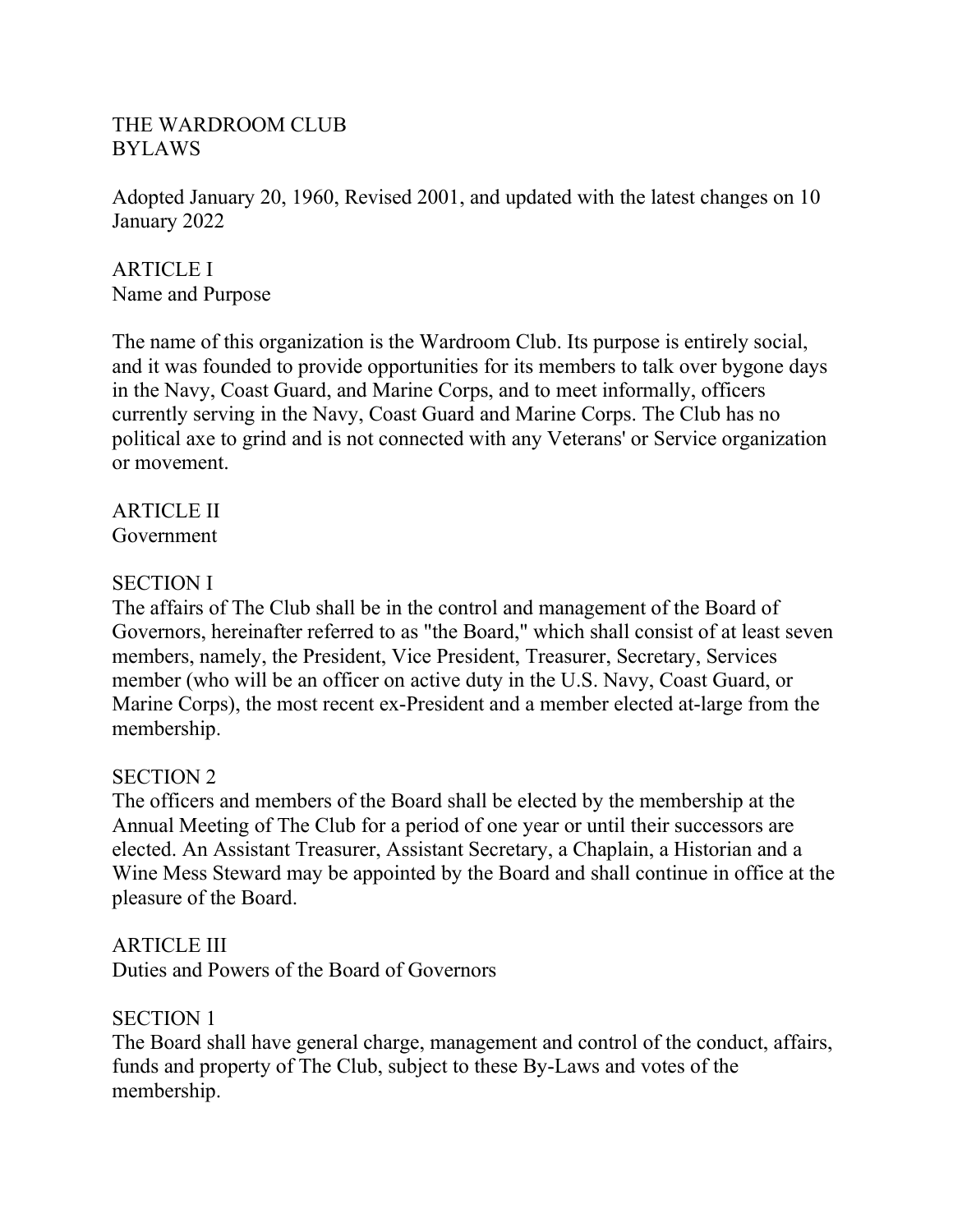The Board shall authorize all such contracts, purchases and payments as it shall deem necessary or proper for the ordinary conduct of The Club's affairs, but it shall have no power, unless specifically authorized by the membership, to render The Club liable for any unusual debt or expense beyond the cash funds of The Club in the hands of the Treasurer.

### SECTION 3

The Board shall have power to fill any vacancy occurring either in its number or in any office. Such appointment shall be made for the remainder of the unexpired term.

### SECTION 4

The Board shall constitute the committee on election of new members and as such shall examine in detail the qualifications of candidates for every class of membership.

### SECTION 5

The Board shall have power to terminate the membership of any member of The Club if the continuation of that membership in the opinion of the Board is likely to cause damage to or compromise the prestige or purposes of The Club. Such action shall be reported in detail to the membership forthwith.

### SECTION 6

The Board shall be charged with the responsibility of adhering strictly to the By-Laws of The Club and maintaining all its traditions insofar as practicable. Nothing contained in these By-Laws shall be interpreted as relieving the Board of these duties.

### SECTION 7

The Board shall exercise its functions at regularly scheduled meetings, at which a designated number of its members shall constitute a quorum.

#### SECTION 8

At its discretion, the Board shall have the authority to place a ceiling on all classes of membership not herein limited.

ARTICLE IV. Duties of the Officers

#### SECTION I

The President, when present, shall preside at all meetings of The Club and of the Board and perform whatever duties may be assigned to him/her by the Board.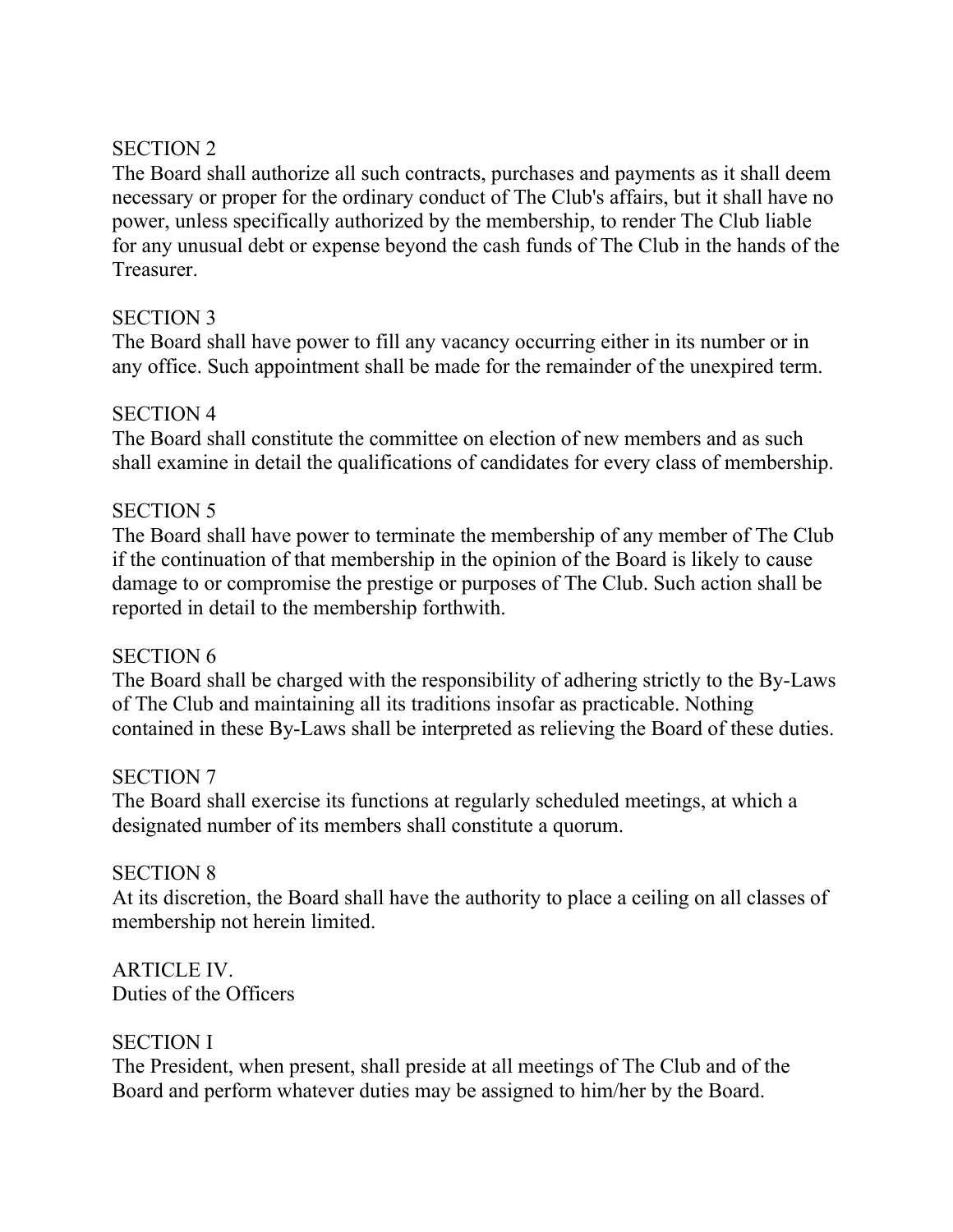The Vice President shall perform all duties of the President in his/her absence. He/she shall coordinate the nominations and election of new members. He/she shall receive all nominations and seconds for membership.

### SECTION 3

The Treasurer shall keep the accounts and have charge of all funds of The Club. He/she shall collect all dues and entrance fees and make all disbursements. He/she shall make an annual inventory of The Club's property, render a statement of condition at the Annual Meeting and whenever so requested by the Board. He/she shall mail to all members, who are liable, a bill for their annual dues as early in the fiscal year as practicable. He/she shall notify the President and the Secretary of the names of all persons newly elected to membership who have satisfied or failed to satisfy financial obligations. In case of the absence of the Treasurer, the Assistant Treasurer appointed by the Board should discharge designated duties.

### SECTION 4

The Secretary shall keep a record of all meetings of the Board and of The Club. He/she shall maintain a record of all repeals, alterations and amendments to the By-Laws. He/she shall notify the members of each meeting at least seven days in advance thereof. He/she shall receive all resignations from membership and conduct whatever correspondence is required in regard to each. The Secretary shall notify the Treasurer and the Board of the names of all persons whose resignation has been accepted. The Secretary will also keep the roster of all members current. In the absence of the Secretary, the Assistant Secretary appointed by the Board should discharge designated duties.

### ARTICLE V. Classes of Membership

### SECTION I

Regular Membership. Any person elected to membership in The Club who at some time in his life has been entitled to wardroom privileges in either the United States Navy, Coast Guard, Marine Corps, Merchant Marine or any foreign navy by virtue of being a commissioned Navy, Marine Corps, or Coast Guard officer shall be classified as a Regular Member of this Club and shall be entitled to all privileges and responsibilities attendant thereto.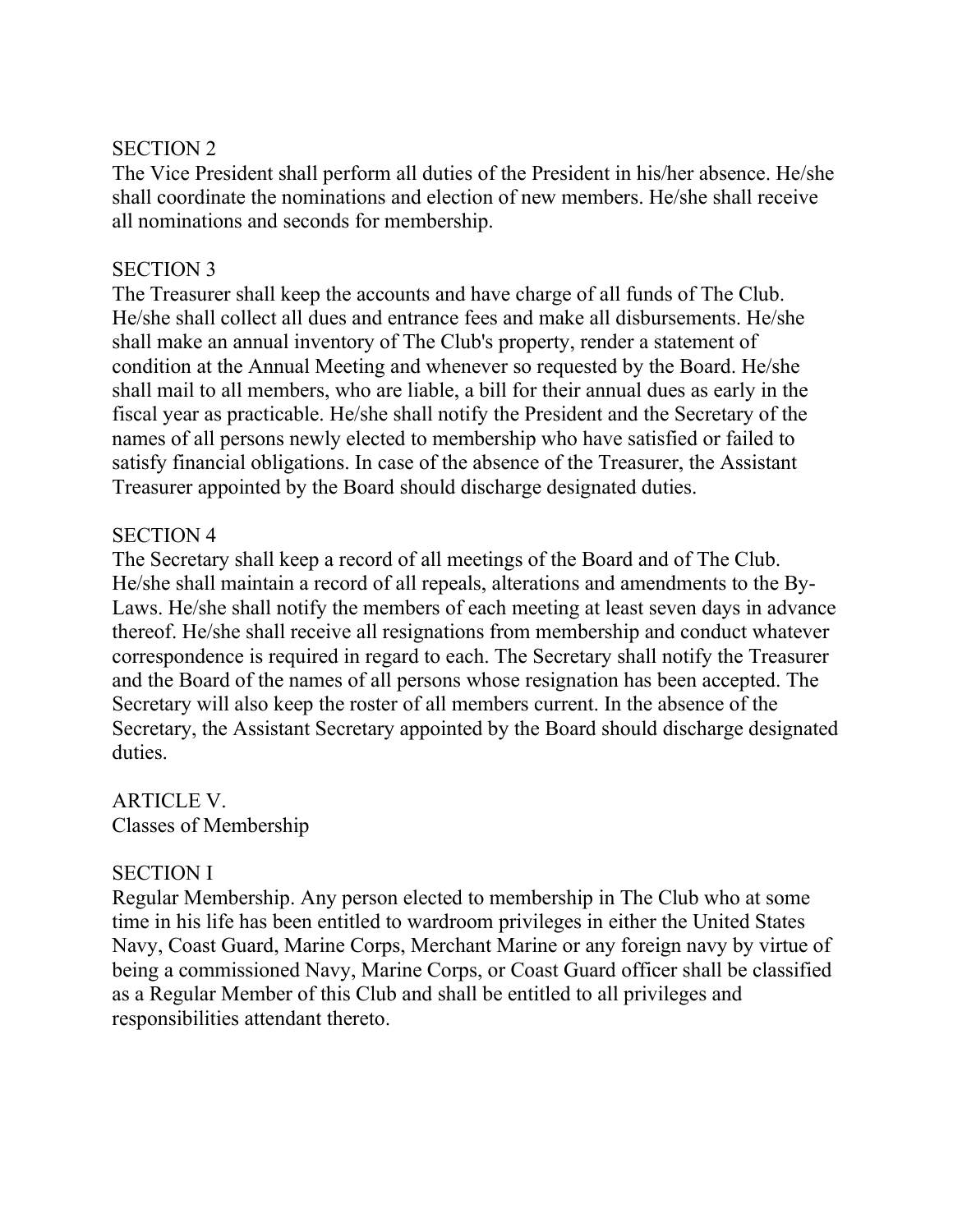Associate Membership. Any civilian or former member of a non-maritime Armed Service, who because of either interests or professional pursuits, which bring him into contact with the Navy, Marine Corps, Coast Guard, or nautical services may be elected to Associate Membership in The Club. Such membership shall be limited to a total of ten percent of the regular membership at any one time. The privileges of Associate Membership shall include all those of Regular Membership, but shall not include that of holding office in The Club.

#### SECTION 3

Active Services Membership. Any commissioned officer of the Navy, Marine Corps, Coast Guard or of their Reserve components on active duty may be elected to Active Services Membership. Such membership shall terminate upon the retirement, end of obligation or resignation of such officer and he/she shall then be automatically transferred to Regular Membership, subject thereafter to all dues and assessments for which Regular Members are responsible. An Active Services Member, so transferred, shall not be charged an entrance fee. The privileges of Active Services Membership shall include all those of Regular Membership except that of holding any office other than that of Active Services Member of the Board.

### SECTION 4

Honorary Membership. This classification of membership shall be reserved for men and women who have performed a unique service, either to their country or to The Club and shall include all the privileges of Regular Membership for life or until terminated by the individual or Board action, except that Honorary Members shall not be subject to any charges for dues and shall not be eligible for election to any office.

#### SECTION 5

Emeritus Membership. This category will be available for nomination of longstanding members who because of age, health, location, mobility, or other factors, and wish to remain members but cannot attend meetings. Members of the Board of Governors may nominate a member for Emeritus membership, and that status may be approved by a simple majority vote of the Board members. Emeritus members will continue to receive the Newsletter but will not be charged any dues.

#### ARTICLE VI.

Procedure for Election and for Resignation of Members

### SECTION 1

A candidate for Regular or Associate Membership may be nominated in writing by any Wardroom Club member in good standing. Each nomination must be for a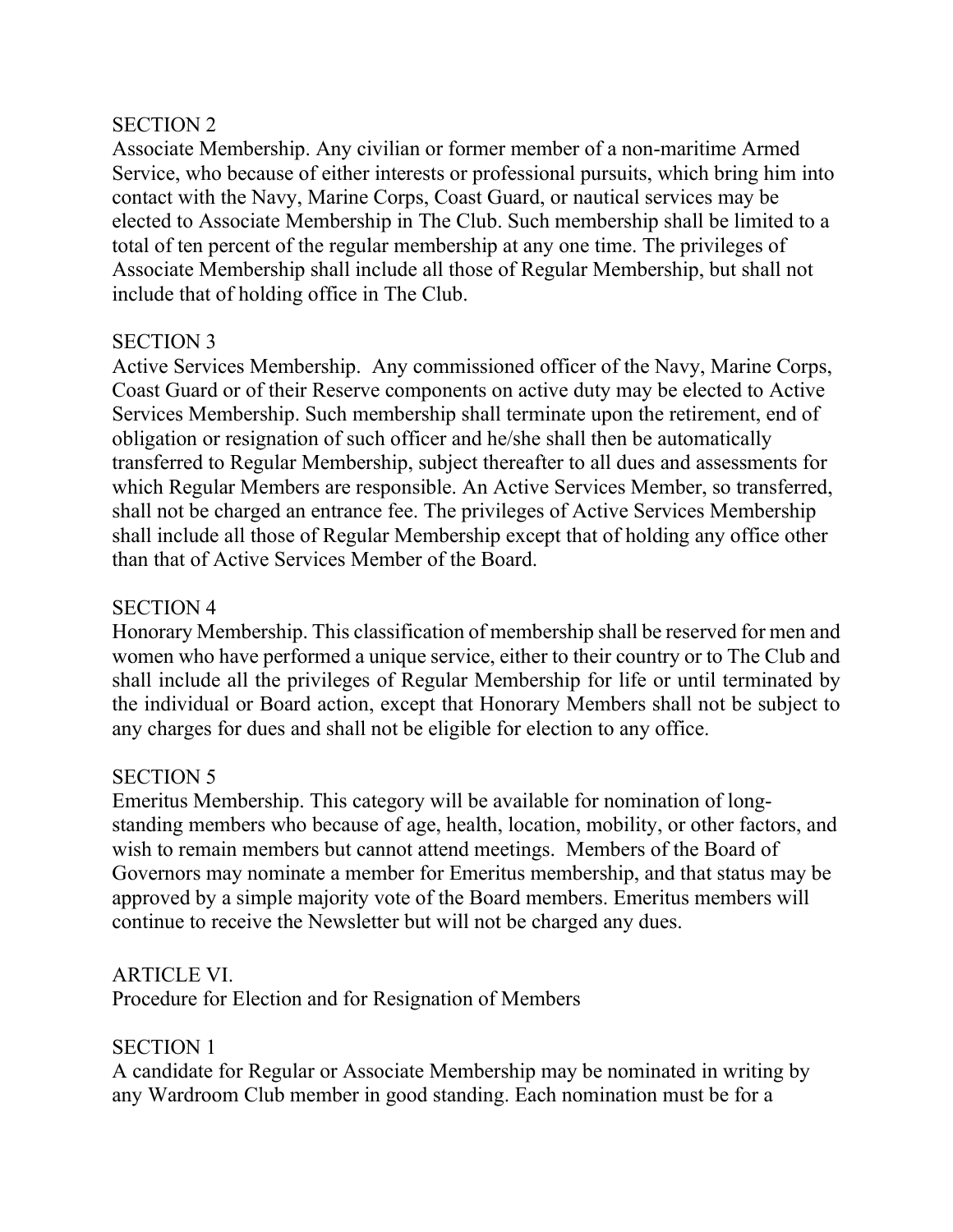prospective member who meets all the eligibility requirements for membership. A letter of nomination, addressed to the Vice President, shall include the full name, address, telephone number and age of the candidate, a statement of his/her Sea Services background including highest rank attained, current business or professional activities, an evaluation of his/her character and any further information that may be helpful to the Board in determining the desirability of the candidate for membership. All candidates for Regular or Associate membership must have attended at least two regular meetings of The Club as a guest of a member prior to the new member orientation meeting. They must be personally known to a majority of the Board. A brief background history of nominees shall be published in the Wardroom Club Newsletter on the month of their approval vote.

#### SECTION 2

Any candidate for Active Services Membership may be nominated by the Active Services Member of the Board or any member following attendance at one regular meeting of The Club as a guest of the Active Services Member or other member. Nomination shall be presented to the Board who will vote on membership. Attendance at the new member indoctrination is desirable but not required.

#### SECTION 3

The President may present at any regular meeting the names of Regular, Associate and Honorary candidates, who have been proposed, seconded, and approved by the Board. The membership shall indicate its decision by voice vote, but a written vote may be taken, if so moved and voted. After an affirmative vote by the membership, the candidate shall be notified verbally or in writing by the Treasurer, but membership shall not be effective until the candidate shall have paid whatever entrance fee and dues apply. Failure to pay will be grounds for the Board to rescind election of the candidate to membership in The Club.

#### SECTION 4

Any member, not in arrears to The Club, may resign his membership at any time by written notice to the Secretary. Members shall be liable for all dues and assessments for their class of membership in the year during which they desire to terminate their membership. Former members may request reinstatement by the Board if there are no dues or assessments in arrears. Any former member who resigns without a letter of resignation may reapply for membership with the next regularly scheduled membership class.

ARTICLE VII. The Club Year and Dues; The Entrance Fee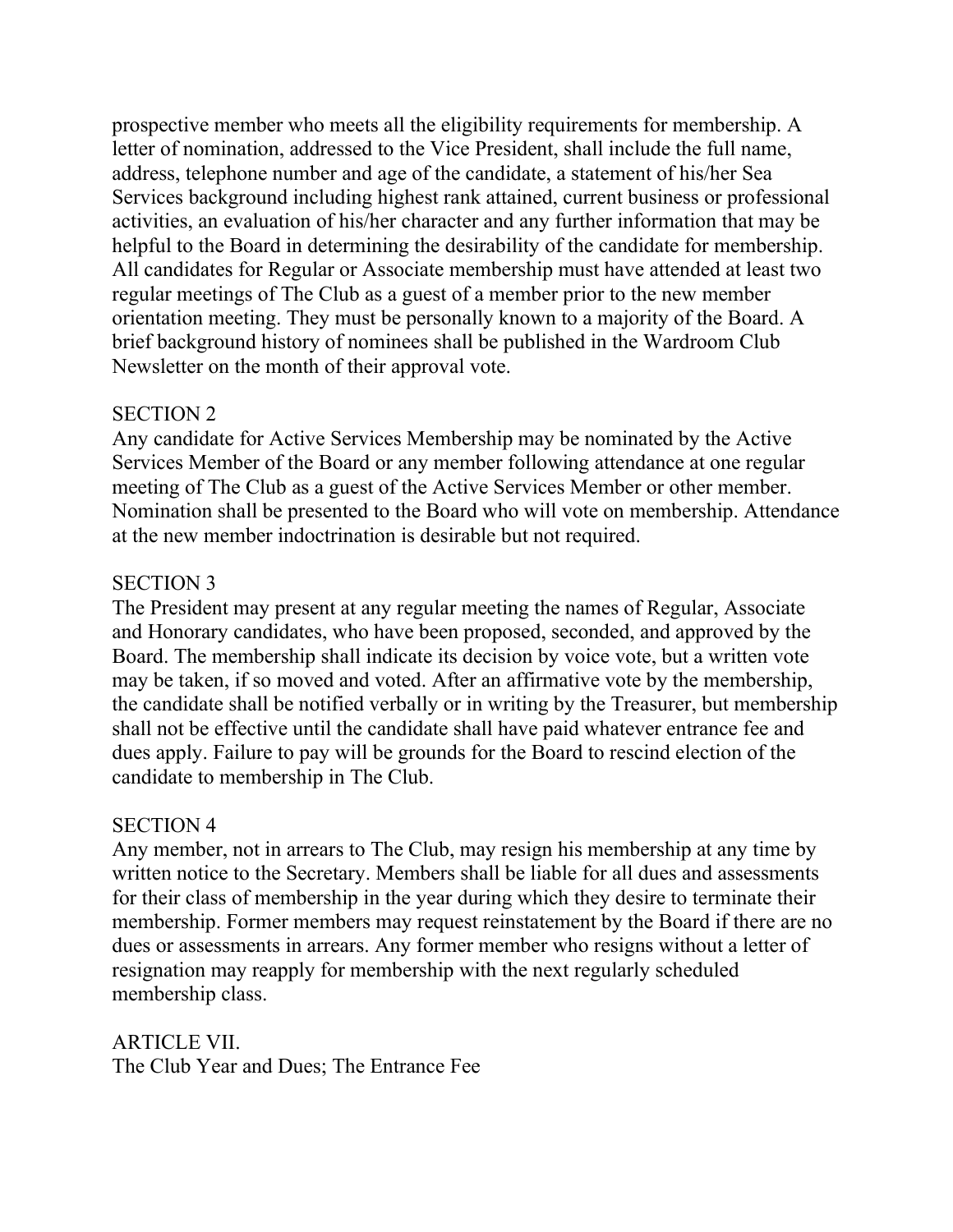The fiscal year of The Club shall terminate annually on December 31st.

### SECTION 2

From time to time the Board may recommend to the membership the amount of the annual dues and the amount of the entrance fee. The membership shall have the power to confirm or reject such recommendation prior to the first meeting in the fiscal year. If no recommendation is made, the dues and the entrance fee shall be the same as effective in the next previous year. Regular and Associate Members shall pay annual dues and assessments only. Regular and Associate Members elected after June I in any year shall not be liable for annual dues until the next succeeding fiscal year of The Club. Active Services Members and Honorary Members shall not be liable for annual dues or assessments.

### SECTION 3

Prior to the beginning of each WRC club year, the WRC Treasurer will send annual dues notices to all Regular and Associate members. The payment of dues must be made by October 31 of the current Club year, and members whose annual dues and assessments remain unpaid as of January 1st, will at the discretion of the Board of Governors, be dropped from membership.

### SECTION 4

The entrance fee shall be charged to all members, except Active Services Members and Honorary Members, at the time of their election to membership and shall be payable immediately upon billing.

### SECTION 5

The Board, at their discretion, in extenuating circumstances may waive annual dues for any Regular or Associate Member.

### ARTICLE VIII

The Annual Meeting; The Nominating Committee

### SECTION 1

The Annual Meeting shall be held during the month of May and shall be the last regular meeting of The Club held prior to June 1st.

### SECTION 2

The Board shall designate a committee of three regular members to serve as a nominating committee. At least one month prior to the Annual Meeting, the Board shall designate one of these three as chairman. Whenever possible, the Immediate Past